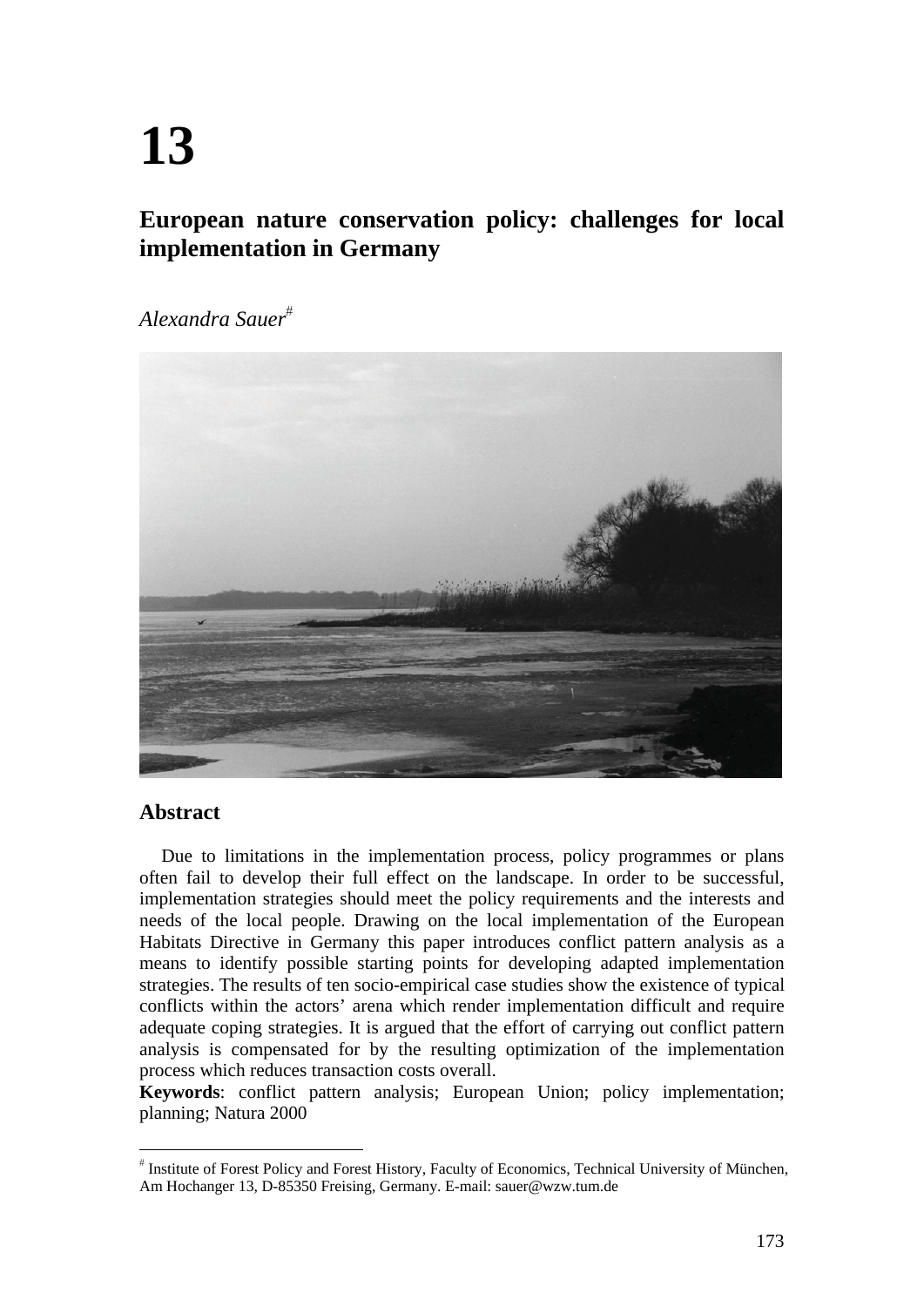# **Introduction**

The implementation of common European policies is often difficult and lags behind designated implementation schemes and schedules (EC 2003). In particular, environmental directives are often subject to infringement procedures and noncompliance (Börzel 2003). For the European Union Knill and Lenschow (2000) refer to over 600 environmental complaints and infringement cases relating to environmental issues in 1996 alone.

The Habitats Directive (92/43/CEE) is one of those European directives with environmental concern whose implementation in the member states is noticeably behind schedule (Council of the European Communities 1992; EC 2004a; 2004b). It aims at the construction of a coherent network of conservation areas for natural habitats and wild animals and plants and can be seen as the core programme of European nature conservation policy (EC 2002). This 'Natura 2000' network includes also the sites protected according to the Birds Directive (79/409/CEE) and already covers 15 % of the mainland in the European Union (proposed sites in October 2004), with an expected further increase. Due to this spatial relevance it could have a major effect on the further development of the European landscape, but in many member states, including Germany, not even the selection of possible protection sites (targeted for 1998) has been completed yet.

Implementation research in public policy has not yet produced clear results on the crucial factors for success or failure in policy implementation (O'Toole 2000). In the context of European environmental policy some authors stress the significant role of the institutional adaptation a policy requires (Knill and Lenschow 2000; Börzel 2003). Supporting the misfit thesis, they assume that the larger the necessary changes in regulatory standards and institutional organization are, the more likely implementation problems will occur. That goes along with the expectation that the desired policy outcomes will result automatically as long as the legal and institutional implementation is successful (Knill and Lenschow 2000). This view is challenged by others, arguing for the importance of the actors' preferences, be they political parties (Treib 2003) or the clients and targets of the policy, respectively (Valve 2002; Barrett 2004), to reach the policy goals.

Experience in implementing national or regional nature-conservation policy in Germany – especially concerning protected areas – reveals the importance of the (local) actors to reach the desired effect on the landscape or the species under protection (Rentsch 1988; Hofinger 2001; Stoll-Kleemann and O' Riordan 2002). They have to carry out the necessary protection measures or at least have to tolerate them. The legal and institutional verification of a policy is the indispensable starting point, but alone cannot guarantee the maintenance of a protected area or species (Blab 2002; Böcher and Krott 2002; Burby 2003; Thomas 2003). Considering the long-term protection objectives of the Habitats Directive, I understand 'successful implementation' in this paper as a process, shaped to enable the efficient adoption of necessary protection measures. This requires permanent attention and long-term strategies since there is no achievable end-point – the 'final' conservation of the habitats and species in question can never be guaranteed.

Considering the aforementioned aspects, this chapter builds on the assumption that the implementation of the European Habitats Directive (and other policies and plans with spatial relevance) in Germany can only be successful if the implementation strategies are translated to fit the specific context at the local level (Knoepfel and Kissling-Näf 1993) and thus make it likely to influence the actors' behaviour in a way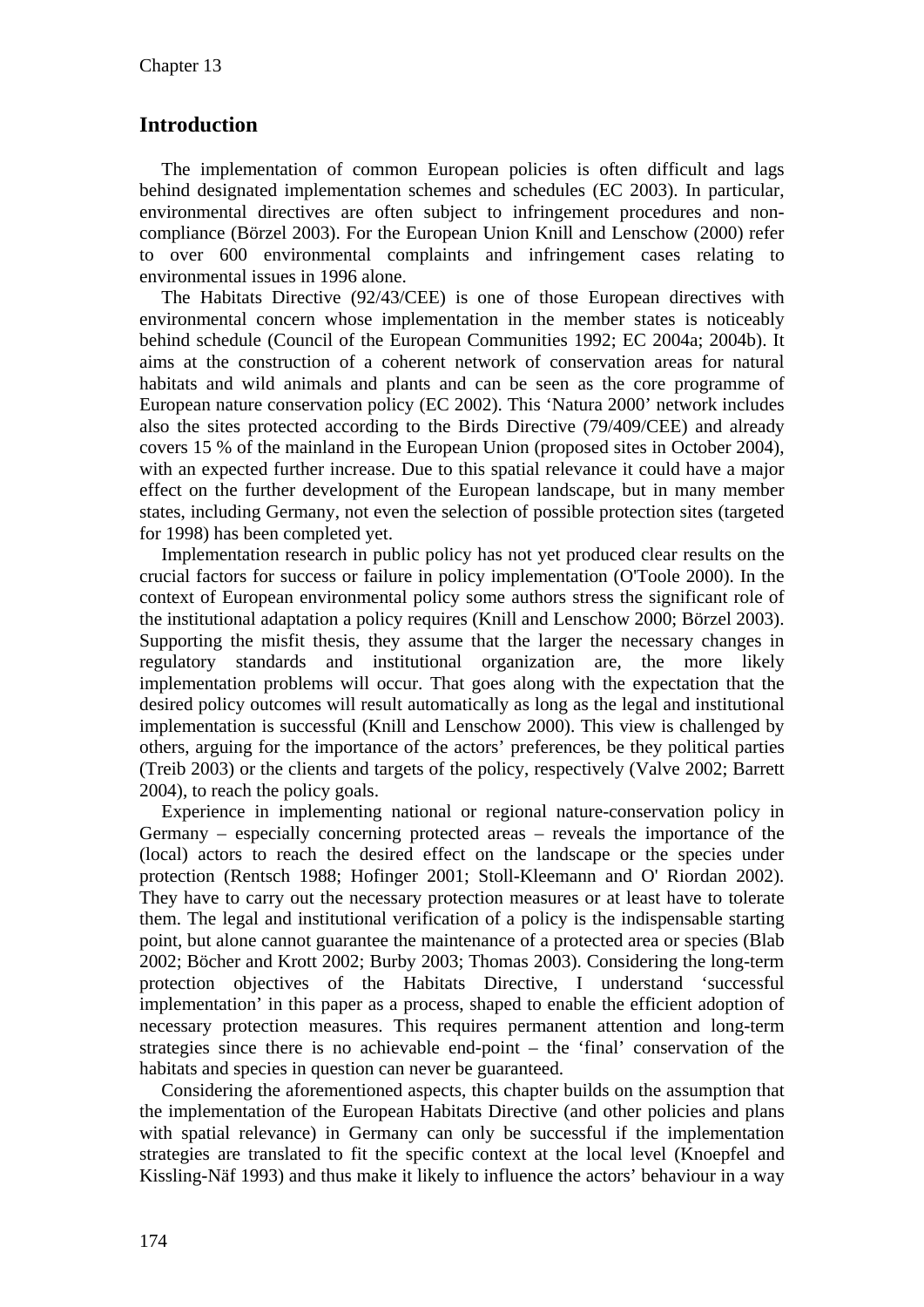favourable to the policy objective. Seen that Natura 2000 so far has caused great controversy among tenants, land-owners, nature conservationists and other societal and political actors (Neumann 1999; Frömel 2004; also Hiedanpää 2002 for Finland; and Alphandéry and Fortier 2001 for France), I focus on conflicts and acceptance as the central concepts to seize the actors' attitudes towards Natura 2000 and their interactions in the implementation arena.

In this paper I will analyse the conflicts between central actors in the implementation process of the Habitats Directive to derive starting points for the development of adapted implementation strategies. By studying ten qualitative socioempirical case studies in Germany, I will show that typical conflict patterns exist and that their analysis could be a means to support successful strategies for the protection of Natura 2000. After giving an insight into the theoretical and methodological framework of the study I will present two particular cases and describe recurrent conflict patterns. In the conclusion I will come back to the question whether conflict pattern analysis could prevent implementation failure at local level and how it could facilitate inter-disciplinary research in the context of nature conservation and rural development.

# **Theoretical considerations regarding the analysis of acceptance and conflicts**

#### **Acceptance and conflicts – interrelated phenomena**

What is acceptance and when do I speak of conflicts? And what variables of these 'phenomena' could be powerful enough to determine the success or the failure of an implementation process?

Referring to Lucke (1995) I understand acceptance as the positive attitude of an actor towards an object, whereas this attitude has to be followed by action. Unlike acceptability – that is the social probability of getting acceptance – acceptance is no natural characteristic of an object, but results from a three-step process consisting of perception – normative judgment – action (Lucke 1995). Depending on the judgment and the intensity of action, I distinguish seven levels of (non-)acceptance ranging from active resistance – rejection – antagonism – indifference – sufferance – conditional acceptance – agreement to engagement (modified after Hofinger 2001).

Considering Glasl (Glasl 2002), who is speaking of systems, I define conflicts as interactions between two or more actors who pursue differing ways or goals in an action arena. Hence, conflicts do not necessarily have to "drift outside settled social mechanisms" (Hallström in Niemelä et al. in press, p. 2) but are rather ubiquitous social mechanisms (Spindler 2002) embedded in a social context, and thus can vary over time, escalate through the involvement of other parties or the way the dispute is conducted. This dynamic component brings about different types of conflicts which I distinguish in consideration of Rittberger and Zürn (1991) and Berkel (2002) into:

- Factual conflicts (F) have often an objective solution: the involved actors share the same goals, but due to information differentials they do not agree upon the way to achieve them.
- Conflicts of interests (I) are mostly perceived as zero-sum games: the involved actors compete for the same object, resource or position.
- Conflicts of values (V) cannot be objectively resolved: the involved actors do not share basic beliefs or norms and claim the 'right view' for themselves.
- Relational conflicts (R) occur mainly on the interpersonal level: the involved actors and their relation become more important than the initial conflict trigger.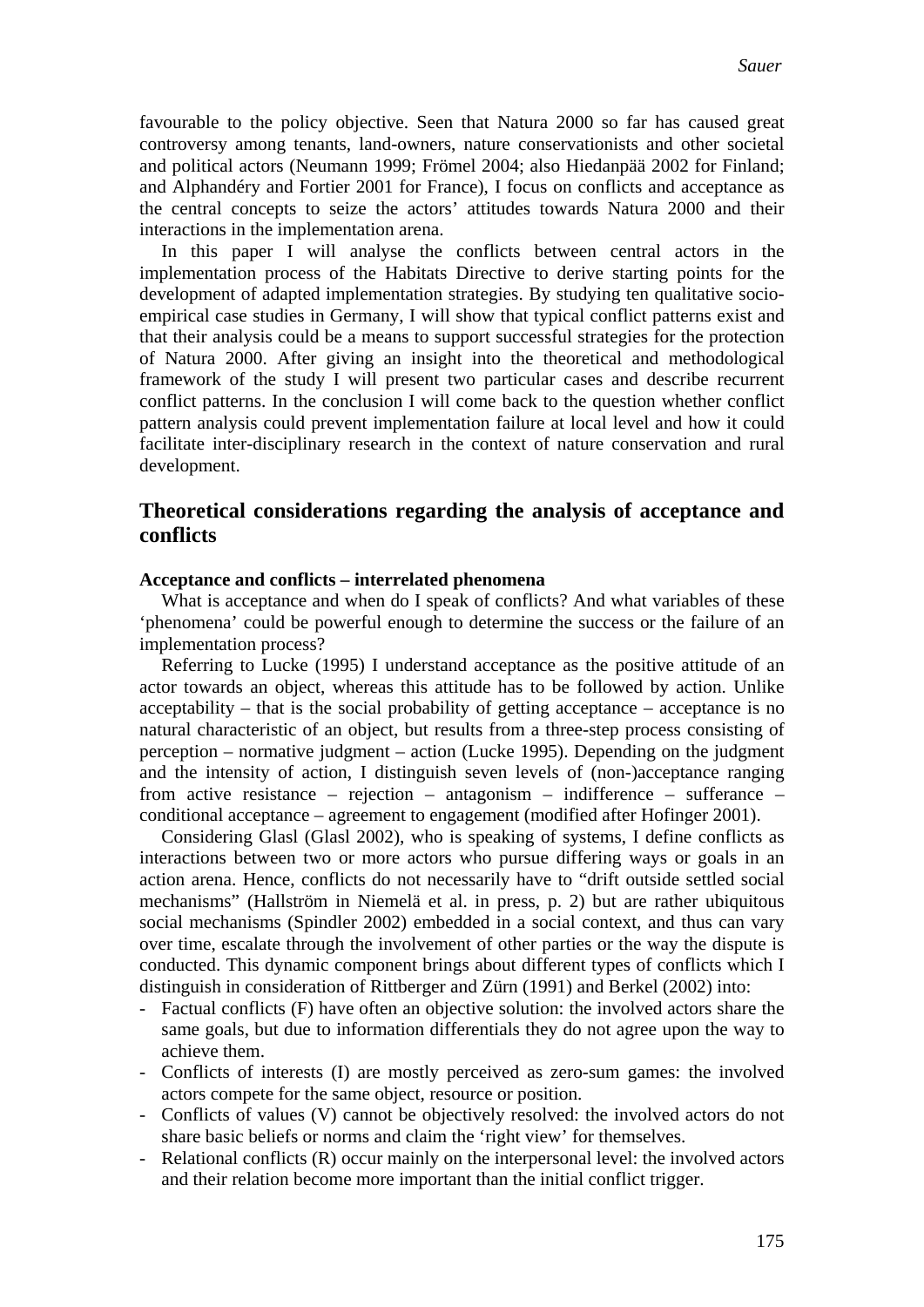In reality these conflict types rarely occur in a pure form, but are intertwined and can be seen as 'layers' of a conflict-laden interaction. A factual conflict about the best way to protect a species, for example, can escalate into a relational conflict if the parties do not respect basic interaction rules. As the driving factors vary across the conflict types, different coping strategies are required to handle them (Spindler 2002; Kunz 2002).

'Conflicts' and 'acceptance' are usually analysed separately and by different disciplines: conflict analysis is common in institutional sociology, psychology and international relations (see also Bonacker 2002), while acceptance analysis is often carried out in the context of new technologies and risk management, marketing and laws (see also Lucke 1995). However, there is a strong interrelation between these two phenomena:

- Acceptance describes the disposition of one actor (acceptance subject) to an object – hence analysis of acceptance focuses on the relationship between actor and object (Lucke 1995).
- *Conflict* describes the relationship between several actors usually operating around a more or less important (conflict) object. Conflict analysis focuses on the relationship between various actors, considering the object as one possible driving factor for conflicts (Glasl 2002).



Figure 1. Analysis of conflicts and acceptance

The parallels in conflict analysis and acceptance analysis lie in the consideration of the actors, the contextual framework and the objects' significance to the actors (Figure 1). These three factors can be seen as variables likely to affect the implementation success.

#### **Object and context**

The Habitats Directive has the same wording in all member states of the EU but its transformation into legal documents, institutions or standard operating procedures differs (slightly) on national, regional and local level. Its general structure – and thus the identity of the acceptance / conflict object under consideration in this paper – is a regulatory policy (Lowi 1964) with European-wide time management for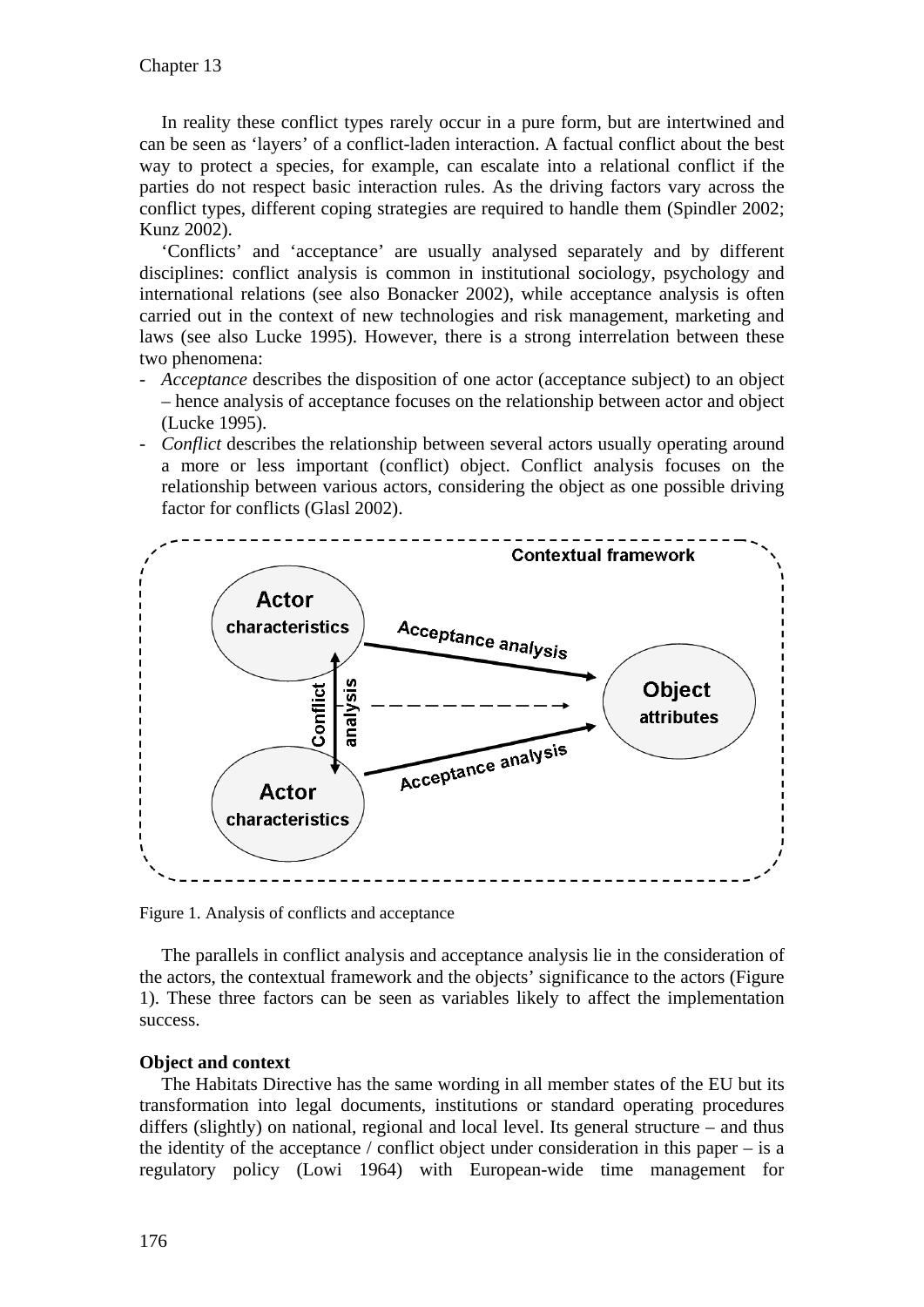implementation and clearly defined aspired outcomes. Leeway is included in Article 6 of the Habitats Directive, which leaves the choice to reach the protection goals either by planning instruments, administrative, contractual or statutory measures. The directive aims at the restoration or preservation of a favourable conservation status of the habitats and species, leaving only little space for further (natural) development. Since change is more easily perceived than the maintenance of the status quo, successful implementation will not be particularly visible to the public eye. Acceptance therefore will rather be given or refused to the policies' impact on the actors than on the (reached) policy goal.

The implementation of the Habitats Directive is not an independent process but meets a pre-existing context. This context differs from site to site and from state to state. Nevertheless, the prevailing land-use form and property rights (Luz 1994), the economic situation (Stoll-Kleemann and O' Riordan 2002) and the legal and institutional organization of nature conservation (Heiland 1999) can be seen as variables of importance for the success of a nature conservation policy with spatial relevance.

#### **Actors and their characteristics**

In this paper actors are understood as individuals or groups of persons (corporative actors) who dispose of (common) resources and (shared) rules and who are able to carry out goal-orientated (collective) action (Patzelt 2003; Ostrom 1999). This component of collective action distinguishes corporative actors from 'quasi groups' like families or loose coalitions who share certain attributes or motivation but lack a joint conduct (Mayntz and Scharpf 1995). In contrast to stakeholders who can have unarticulated interests, actors by definition are actively involved in the implementation process.

Their importance to the implementation success and their ability to shape the process depends on their influence and power potential, their resources, their values and norms and their knowledge-processing and communicative abilities (Mayntz and Scharpf 1995; Ostrom 1999; Patzelt 2003). According to their degree of institutionalization and their (formal) legitimization they can be divided into individual actors, private or public corporate actors and political representatives. All actors involved in the implementation process generate the actor arena that is restricted by the simple question: "are the activities of the particular actor influencing the implementation process in the area under examination?". Corresponding with the triangle of environmental-policy interests of Prittwitz (Von Prittwitz 1990) the actor arena consists of

- *Responsible authorities* who are in charge of the implementation process. These 'implementers' are corporative actors and usually members of the nature conservation administration. Their operational codes are partly determined by the Habitats Directive and the resulting regulations and they can be seen as direct target group of the Directive.
- *Affected actors* who are usually individual actors, more rarely corporative actors, whose interests or properties could be affected by the implementation of the directive. As land-owners, farmers, fishermen or entrepreneurs their actions could have a direct impact on the protected habitats and species.
- *External actors* who are not necessarily involved in the implementation process, but taking part as interests groups, associations and politicians. They act usually on behalf of their organization, party or clients and are mainly corporative actors.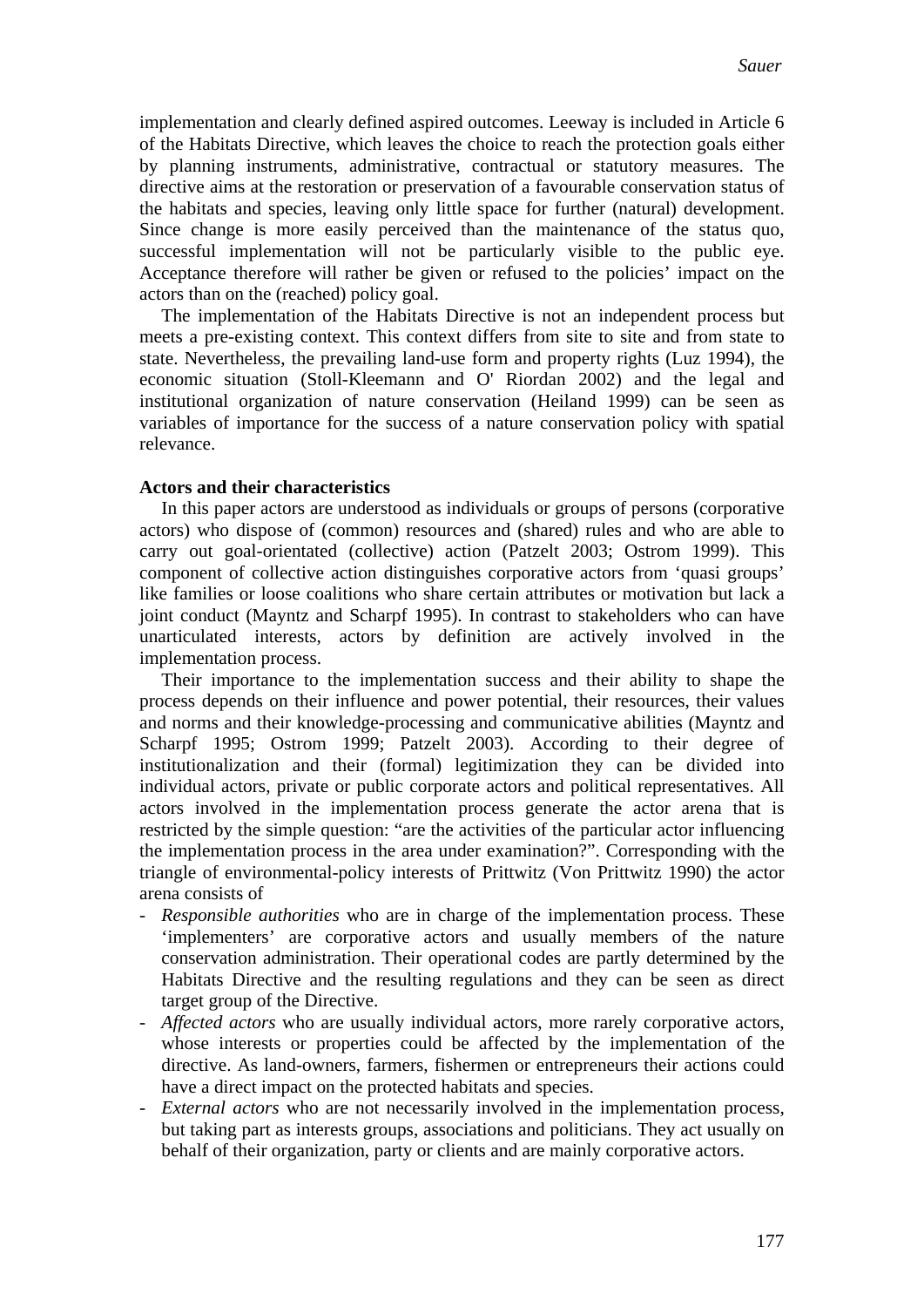In general, these three types are equally important to the implementation process, though key actors within these groups play a significant role. Key actors are actors whose influence as supporters, contradictors or multipliers could have a crucial effect on the success or failure of the implementation process (Brendle 1999). They enjoy an especially high social prestige and recognition within their community, have a recognized competence and above-average influence (Heiland 1999). They dispose of high social capital and feel the urgency to invest it in the implementation process.

# **Methods**

### **Analytical framework**

As I showed in the introduction, an entire theory that could explain the implementation of the EU nature conservation policy at local level and the role of the actors and their interactions herein is missing. 'Theory-informed' qualitative social research is useful to explore new research fields and develop possible explanation models for observed phenomena without starting from scratch (Kelle and Kluge 1999).

I build mainly on actor-centred institutionalism (Mayntz and Scharpf 1995) and the Institutional analysis development framework (Ostrom 1999) to organize the analytical units for the empirical research: the actors' attributes (influence, resources, orientation and knowledge-processing and communicative abilities), the action situation (participants and their positions, coordination of interaction, goals and outcomes) extended for the object's attributes as trigger for action and the context (institutional setting, material world). Nevertheless, the caveats of these frameworks for conflict analysis lie in the limited emphasis on cognitive aspects (Kunz 2002). To put a stronger emphasis upon them, I used the idea of figurative concepts ("Imagekonzepte" – Beck 2001). 'Imagekonzepte' are figurative concepts in the language that reveal the attitude of a speaker towards objects or other actors. They can have positive or negative shades and indicate the degree of activation of the speaker – her or his willingness to change the situation, to act. While figurative concepts that reveal criticism or the approach towards an object or a person express a higher degree of activation, those that express support or avoidance indicate the stabilization of a given situation (see Figure 2). Hence they support the analysis of conflict types and acceptance degrees.



Figure 2. Classification of figurative concepts, considering the positive/negative judgment and the degree of activation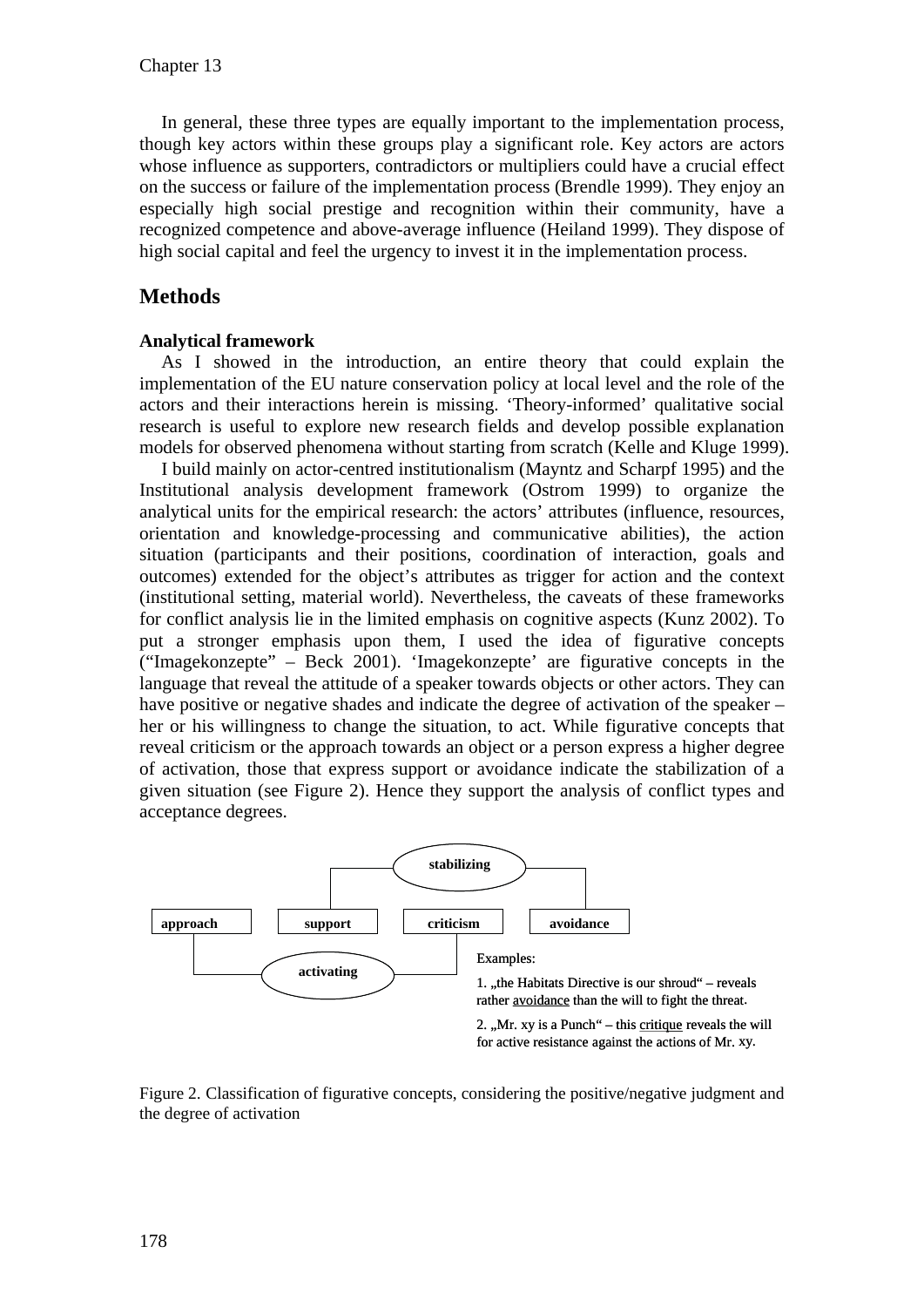#### **Case-study approach**

The empirical work was organized as a multi-case study because this allows the indepth analysis of actors and their interactions in their specific context and at the same time enables to draw conclusions with a broader validity than the analysis of one single case study would. I selected ten cases by qualitative sampling (Kelle and Kluge 1999), organizing the sample as heterogeneous as possible but omitting extreme cases that would not have any explanatory power beyond the particular case. Such an extreme case would be the Natura 2000 site Mühlenberger Loch near Hamburg where a new Airbus production plant was built after long discussions and with high impact of resources, great involvement of political actors and several law suits. As these particularities are not reproducible in other cases, an analysis would reveal only few aspects that could be generalized and applied to other cases. Criteria for the case selection were six variables of analytical and practical relevance, feasible to screen the more than 3,500 proposed Natura 2000 sites in Germany (see Table 1).

Table 1 . Case-study selection variables

#### **Variables concerning the object / action situation:**

- Occurrence of priority habitats and species (Annex I+II): yes/no
- Degree of 'participation' during site-selection process: informal, formal hearing of public bodies, formal hearing of every citizen who is interested
- (Planned) management measures: sanctuary, planning instruments, contract

#### **Variables concerning the context:**

- Federal State former GDR: yes/no
- Area already under legal protection? yes/no
- Land-use-type: farming, forestry, tourism, fishery, development, extraction

The case selection was based on expert interviews by telephone and the analysis of documents, mainly information brochures, newspapers and official decrees regarding the Habitats Directive. As experts I considered staff of nature conservation authorities on State level who are responsible for the implementation of the Habitats Directive. These telephone interviews in all 16 federal states aimed to identify the institutional and legal implementation context, important key actors and proposed Natura 2000 sites that would fit into the selection categories. With the final case selection an equal coverage of the selection variables was reached.

The main data consist of sixty-four interviews with key actors at local and regional level, including for example land-owners, farmers, foresters, mayors, political representatives, administration agents and entrepreneurs. The interviews were partially standardized, with open-ended questions including extended narrative parts. Every interview had six sections (see Table 2) that were stimulated by impulse questions unless the interviewees did not start to tell the 'whole story' by themselves. To guarantee the completeness of every interview a checklist covered all analytical units that should be addressed. Standardized questions regarding the degree of acceptance were asked in every interview to get a comparable data set. After a pre-test in one case study, the concept was slightly changed (the impulse questions had to be less determining); the interviews were conducted alternately by three project members from September 2002 till June 2003. We chose the interviewees by snow-ball system, asking for actors with particular impact on the process, either as supporters or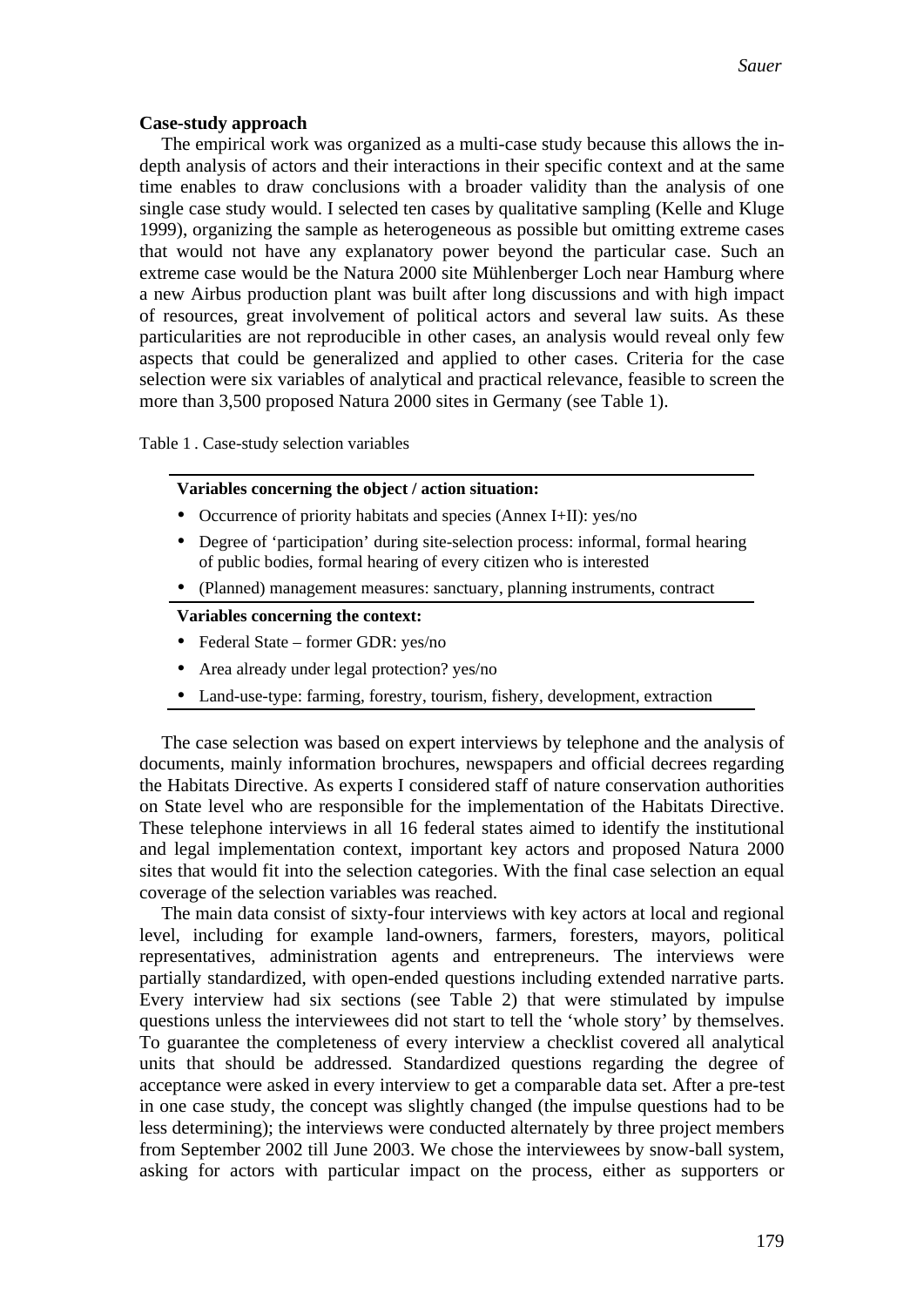contradictors. A case study was seen as completed when new interviews did not bring about noticeably new aspects.

Table 2. Interview structure

|   | Section                                              | Content                                                                                               |
|---|------------------------------------------------------|-------------------------------------------------------------------------------------------------------|
|   | Introduction                                         | Introduction, process and meaning of interview,<br>anonymity guaranteed                               |
|   | Site selection process                               | Organization and process, key actors and activities,<br>role of interviewee, relation to other actors |
|   | History of nature conservation                       | Experience in nature conservation, 'traditional'<br>conflicts, 'traditional' alliances                |
|   | Actual situation                                     | Actors, conflict types, degree of acceptance,<br>alliances                                            |
|   | 5a Site management process in<br>action              | Organization and process, key actors and activities,<br>role of interviewee, relation to other actors |
|   | 5b Planned strategies for site<br>management process | Goals, expectation and wishes                                                                         |
| 6 | Closure of interview                                 | Other key actors, further information, documents                                                      |

## **Analysis**

The analysis of the material followed a complete transcription of the taped interviews, with annotations of important moments such as laughing, shouting or long pauses. The data were processed with software for qualitative data analysis (MaxQDA), allowing the codification and retrieval of text sections.

In a first step the interviews were codified line by line assigning them to the main analytical units. In a second and third round I built up a refined classification scheme developing the categories out of the material (in vivo codes, Kuckartz 1999), asking specific questions to the text. Examples relevant to this paper are: "what are driving factors for non-acceptance?", "which actors had direct interaction?" or "which figurative expressions used the interviewed key actor to describe other actors?". This process was documented in memo notes, making it comprehensible to others. The categorization scheme was applied to all interviews and considered complete as the entire material could be assigned to the categories.

In addition to this cross-analysis over all case studies, I analysed the specific situation in every case study separately. Case-study reports include the actors involved, the formal organization of the implementation process, the socio-economic background, the conflicts arisen and (un)successful conflict-resolution strategies already applied. By contrasting these reports, common aspects and case-particularities could be distinguished and general patterns and trends extracted. This proceeding guarantees a broad validity for the case-selection variables covered, though obviously no statistical validity can be asked for on the basis of the analysis of ten out of more than 3,500 possible cases.

## **Results**

## **Driving factors for conflicts**

A number of conflict-favouring factors occurred similarly in all ten case studies and hence can be seen as the skeleton of typical implementation conflicts of the Habitats Directive on local level. They could be clustered into six categories: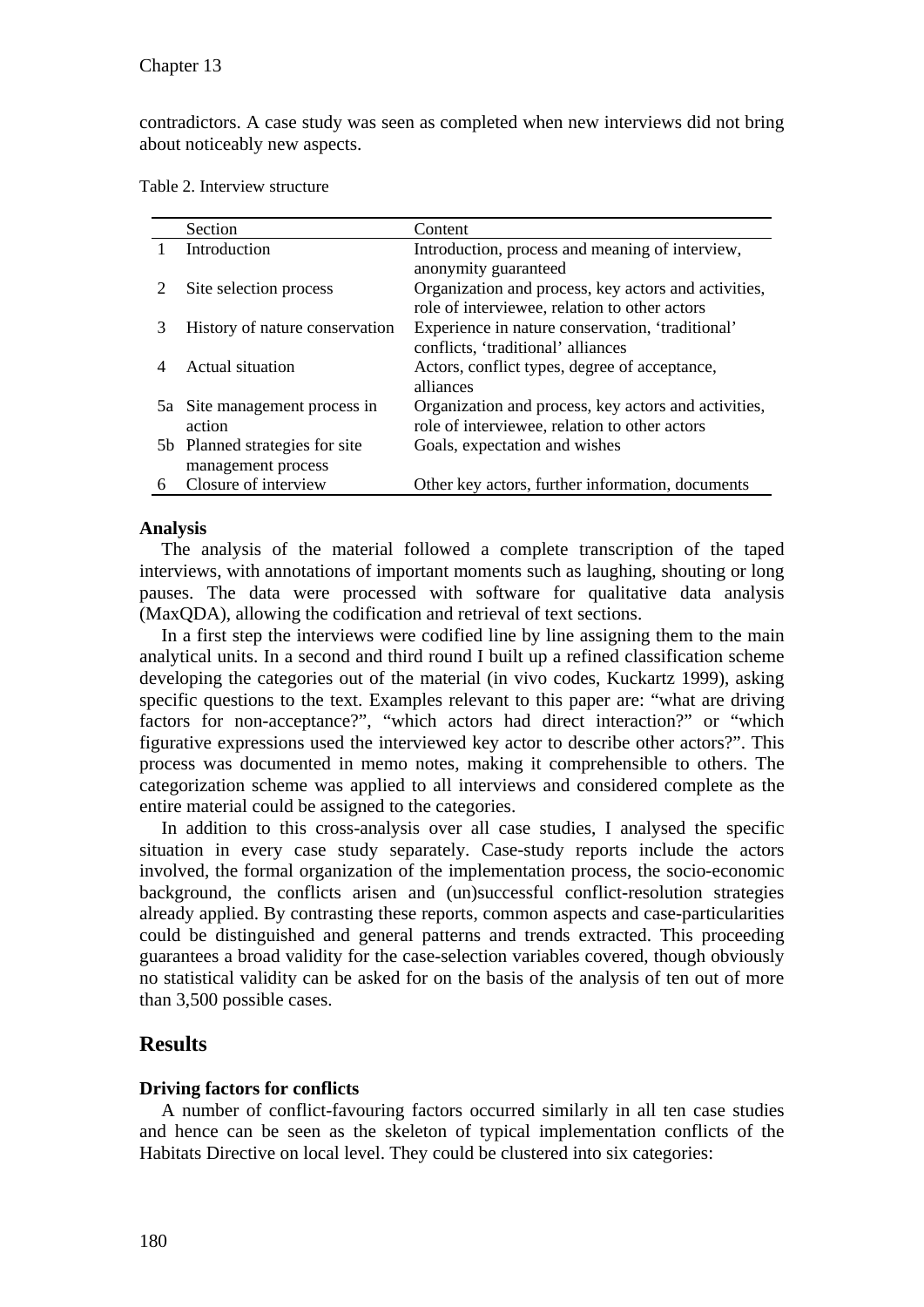- *Material aspects* encompass quantifiable and (at least theoretically) verifiable aspects such as juridical, financial and technical questions.
- *Processes* refer to the spatio-temporal aspects of the implementation process that caused conflicts.
- *Institutional organization* describes the formal organizational aspects, such as the hierarchical levels and their activities.
- *Communication* collects the shortcomings of the communication strategies, such as the form and content of information and its effect on the addressees.
- *Self-interests* cover the actors' striving after power, discretion or resources; these interests are mostly independent from the issue in question.
- *Values* are moral or professional standards that influence the actors' perception and valuation of specific situations; for example, the differing understanding of 'justice', 'property rights' or 'the value of nature' can cause conflicts.

It seems that the first four factors can be directly and promptly addressed by adapted implementation strategies, while the latter two have to be seen as nonchangeable contexts. *Self-interests* and *values* are persistent individual normative beliefs or 'deep core beliefs' (Sabatier 1993) that cannot be changed by short- or medium-term strategies. Even though deduced from the process of the implementation of the Habitats Directive, this classification scheme could serve in other contexts as well; especially as the analysis of conflicts in the single case studies exposed a strong interrelation between these factors and the prevailing conflict types (see Figure 3).



Figure 3. Relation between conflict-driving factors and the emergence of conflict types (modified after Sauer et al. in press)

I will highlight this connection considering as example conflicts in which the affected actors were involved: Purely *factual conflicts (F)* revolved around questions like whether a species, for example the Hermit beetle (*Osmoderma eremita*) is actually present in the proposed site, or if a hearing was during the harvest when farmers did not have time to participate. If in addition to this material and procedural aspects organizational aspects and self-interests of the actors became more important, the evolution of a *conflict of interest* (I) was very likely. A typical trigger in this context was the feared loss of autonomy and control over the own property. *Interpersonal conflicts* (P) occurred for example when the affected actors did not feel sufficiently appreciated with their experience and knowledge and lost confidence.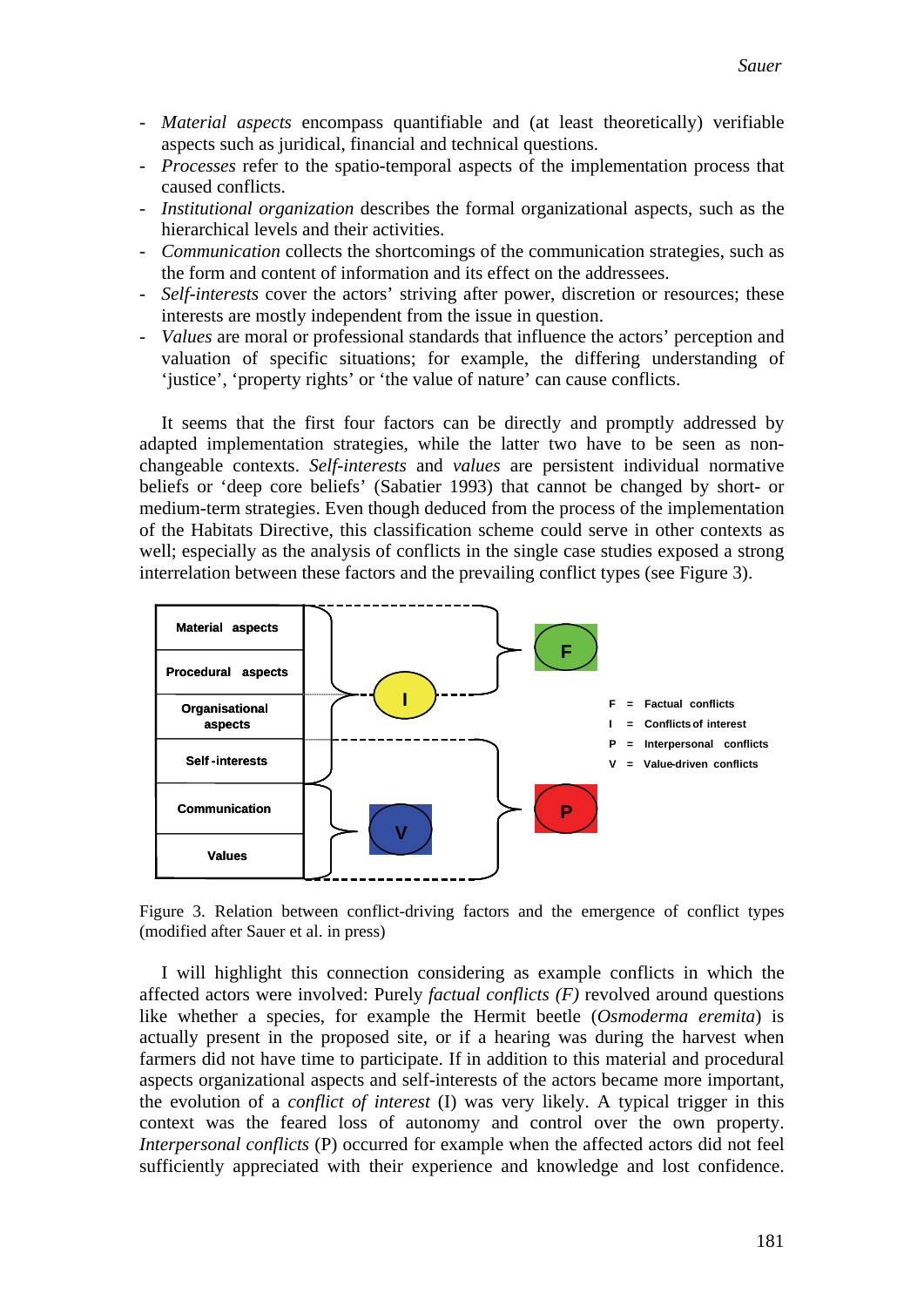Then the 'hard facts' became less important than communication, values and selfinterests. *Value-driven* conflicts (V) finally had their origin in differing values like the appreciation of certain species (snakes!) or the European Union in general, but also in differing views on the right 'manners' in communication.

## **Conflict patterns – two examples from the case studies**

Every case study showed a heterogeneous picture of involved actors and their conflicts. By comparing these specific case patterns typical conflict patterns were recognizable. These conflict patterns consist of the key actors involved, the prevailing conflict types (encompassing the major conflict-provoking factors occurred) and the conflict directions. For the analysis of the implementation of the Habitats Directive, the hierarchical levels, the differing task fields and the actor types were chosen as determining variables to qualify the actors. The conflict direction is determined by the perception of the involved actors. For example, one actor might 'feel' a strong interpersonal conflict while her or his counterpart just feels involved in a conflict of interests. In such a case, the identification of the conflict direction (perceived from one actor to another) is important to show how different attitudes and feelings can lead to an escalation of a conflict even if there is no 'logical' reason for this.

For a graphical representation the key actors were assigned into a two-dimensional grid (every circle stands for one key actor) and the respective conflict types and directions were added. With such a graphical representation of the specific case patterns it is possible to grasp relevant aspects at one glance: the patterns show whether there are differing perceptions of conflicts or if there are central actors that are often subject to conflicts. Relatively unaffected actors who could serve as mediator personalities can also be identified. Considering the prevailing conflict types the first conclusions about possible coping strategies can be drawn. To illustrate this potential two examples from the case studies are shown in Figure 4.

It represents two different situations: the first case (Figure 4a) is a sea-shore area with agriculture and tourism as prevailing land-use forms. The situation is highly escalated with one central actor – the agent of the nature conservation administration at State level – who is involved in several inter-personal value- and relationshipdriven conflicts. The conservationists' association is also subject to inter-personal conflicts with farmers and conflicts of interest with the administration as well. Hence, in this case they could not act as integrative personalities. This role could probably be adopted by the farming association, after settling disagreements with the administration; in the long run they could become strategic partners. Another solution strategy might be the substitution of the agent in charge.

Without going too deep into detail, the second case (Figure 4b), a river alley with intense farming, represents a diverse situation. It is comparatively free from conflict and the only actor seen as counterpart of 'merely' factual disagreements and conflicts of interest is the agent of the nature conservation administration at district level. However, this actor does not feel involved in any conflict. This could be a misinterpretation of the situation with the threat of a further escalation because the problems that exist are not addressed at a sufficiently early stage.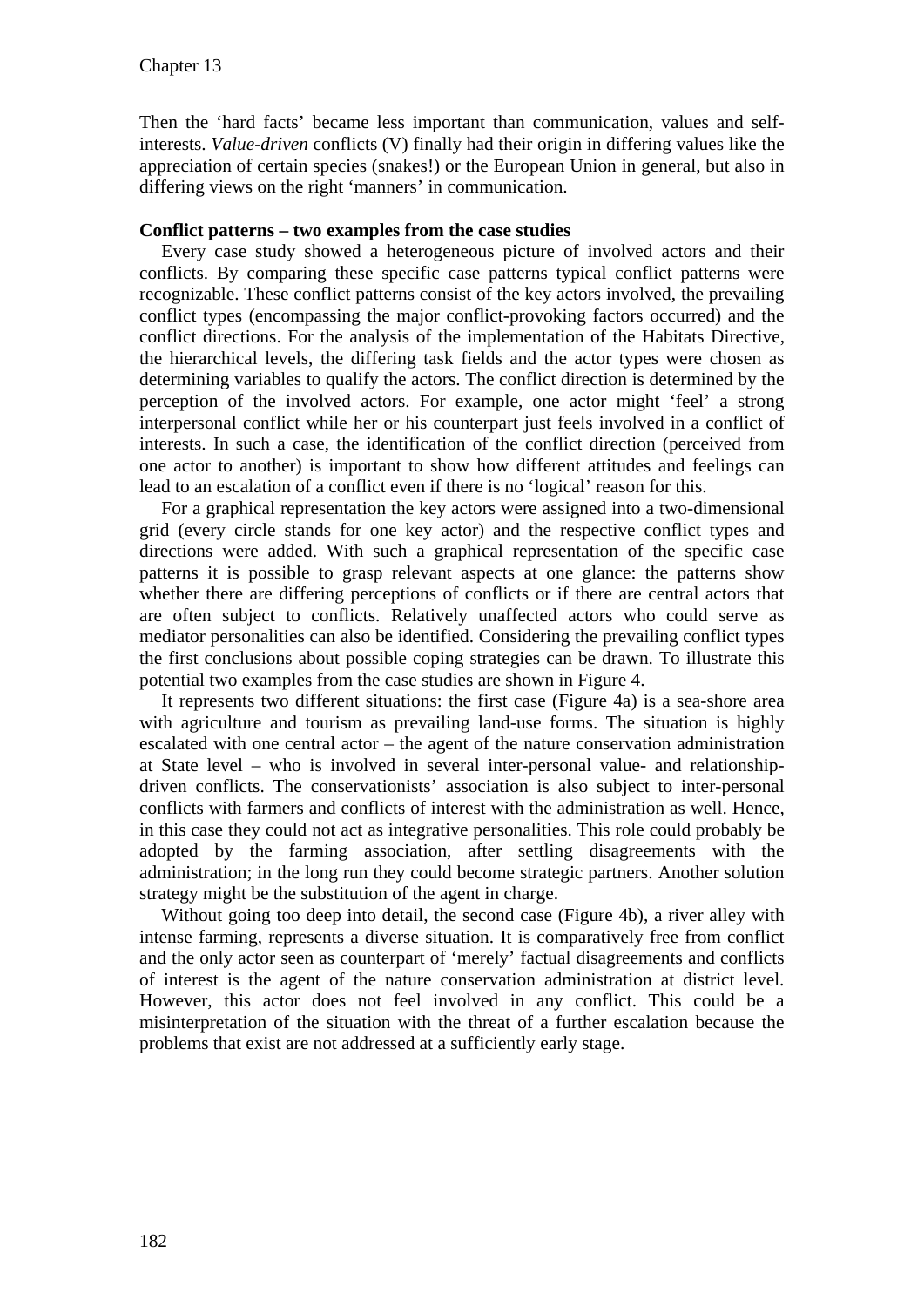*Sauer*

|                   | Nature<br>conser-<br>vation | Forestry  | Farming | Fishery | Infra-<br>structure | <b>Business</b> | Tourism | Water |
|-------------------|-----------------------------|-----------|---------|---------|---------------------|-----------------|---------|-------|
| State             |                             |           | u       |         |                     |                 | Œ       |       |
| District          | 0<br><b>Q</b>               | FKE       |         |         |                     |                 |         |       |
| County            |                             |           |         |         |                     |                 |         |       |
| Munici-<br>pality |                             | $\bullet$ | V       |         |                     |                 |         |       |
| Site              |                             |           |         |         |                     |                 |         |       |



Figure 4a (top) and b (bottom). Conflict patterns of two different cases

#### **Recurrent conflict patterns**

To find practical, adapted solution strategies, it would require a much deeper analysis of the specific cases than is feasible within this paper. At this point I will concentrate on the use of conflict pattern analysis as a means to develop intermediatelevel policy strategies to support the implementation of the Habitats Directive at regional and local level; four different recurrent patterns could be identified: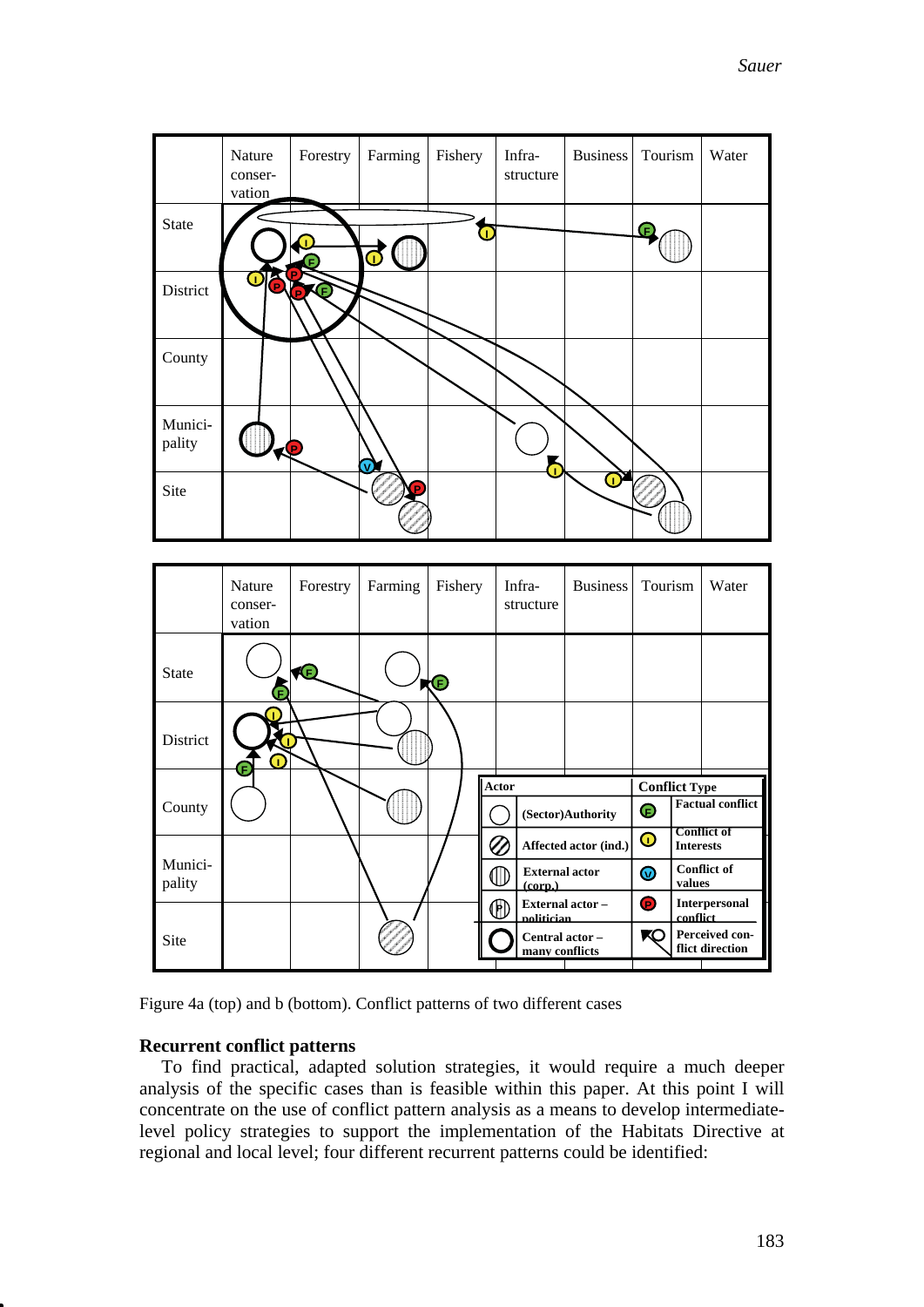- *Conflicts within the responsible administration:* It turned out that the conflicts between the various levels of one agency are mostly perceived as being due to the discretion that is given to the individual agents. Although these conflicts were ignored by higher policy levels, at times they had an even stronger impact on delaying the implementation than the resistance of the affected local actors (like farmers or foresters). The accountability for the process was passed from one administrative level to another and often no consistent implementation strategy was developed. As a consequence, the objectives and requirements of Natura 2000 remained unclear and could not be communicated to other actors. The resulting uncertainty again promoted an escalation of conflicts between the authorities and the land-users; this highlights the need for a strategy to address administrative issues as well when settling 'classical' land-use conflicts.
- *Conflicts between nature conservation administration and other authorities:*  Authorities dealing with spatial issues, like the nature conservation administration but also the farming, road-building or economic departments often act not only on behalf of public concerns but also as advocate for their clients, trying to minimize unfavourable effects of Natura 2000 for enterprises or associations. Given the spatial relevance of Natura 2000 they compete not only for resources, but also for the competence to set up site management plans or to carry out assessments pursuant to Article 6 of the Habitats Directive. This struggle for influence and the defence of the proper turf (Thomas 2003) lead to a further time delay, heterogeneity of site management strategies and an ongoing uncertainty for the affected actors again, as no definite contact authority existed.
- *Conflicts between responsible authorities and affected actors:* These classical nature conservation conflicts resulted not only from differing factual interests and the aforementioned uncertainty, but also from the difficulties of corporative administrative actors dealing with individuals. So-called participatory processes during the site selection failed, because the implicit goal of the administration was to gain further knowledge about habitats and species. The affected actors on the contrary expected the consideration of their economic concerns. Both parties had totally differing expectations about the meaning and outcome of the 'participation' process and were disappointed as the conflicts rather escalated than calmed down. This example highlights that both actor types often operate on different time scales and communication channels and that they claim different degrees of flexibility and steadiness at the same time. Moreover, the conflicts are supported by the power differential between these actors groups, since the administration has the right to shape the implementation process while the affected actors could rather react than act. To avoid this forced passiveness, they were very willing to collaborate with interest groups to organize early strategic resistance.
- *Conflicts between responsible administration and interest groups:* Diverse interest groups like nature conservationists, farmers' associations and chambers of commerce tried to increase their general influence by playing an important role in the Natura 2000 implementation process. They organized strategic resistance against Natura 2000 either by lobbying at high policy levels or with the support of local demonstrations and resistance. They used their influence by providing argumentation strategies, financial support for law suits and technical support in formal hearings. This highly visible resistance forced the reaction (or fraternization) of political actors and increased the displeasure of the responsible administration to look after this 'unpopular' European policy.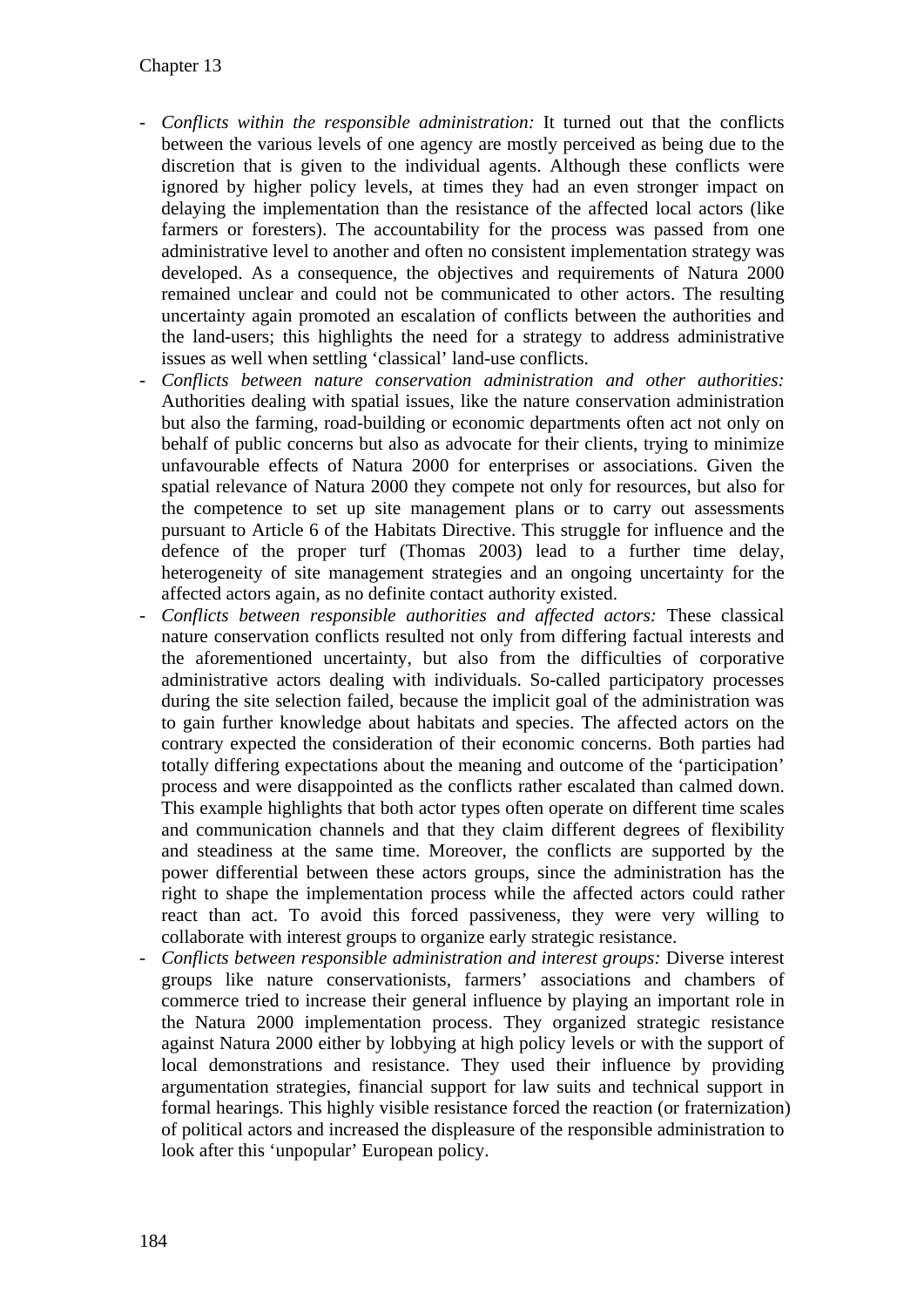## **Discussion**

The analysis of conflicts that occurred during the implementation of the Habitats Directive on local and regional level indicates the existence of recurrent conflict patterns. These patterns show a typical composition of involved parties, prevailing conflict triggers and effects on other actors. It turned out that institutional factors like the administrative organization, the resources at disposal and the (mis)fit of the chosen conservation instruments to already known operating procedures are equally important as the personal interests and values of the key actors, be they farmers, administration agents or associations. Addressing both those pillars could be the key to implementation success.

#### **Can conflict pattern analysis lead to adapted implementation strategies?**

Spatial conflicts are often perceived as a zero-sum game (Fürst 1999) in which one party is supposed to 'win' (that is, gaining the total control over a certain piece of land) while the other party 'loses' all its claims. Starting from a broader understanding of conflicts, it becomes clear that they are usually not just bilateral situations but include a variety of actors with often multifaceted interests in various thematic fields (Glasl 2002). This view is supported by the study that showed the complexity of conflicts within single Natura 2000 sites, but also in the bigger context of the German-wide implementation of this European policy.

I argued in the introduction that successful implementation, as it is understood in this paper, requires the minimum support of the involved actors. The analysis of conflict patterns helps to gain a deeper understanding of the specific conditions under which this support could be obtained and what the hindering factors might be. Starting from this knowledge, implementation strategies can be developed at local level (see Brendle (1999) and Luz (1994) in the general context of nature conservation projects) and on intermediary level, considering key actors and their interests. Furthermore, the 'reasons behind the reasons', which are the conflict-provoking factors hidden behind the reasonable arguments the actors advance, could be clarified with the understanding of the most important conflict patterns. This could support the development of incentives that render Natura 2000 more attractive; the commission of responsibility to the affected actors, for example, could help to increase their importance and influence and thus their willingness to support Natura 2000.

Furthermore, the comparison of similar cases allows the compilation of an incremental stock of experience that could lead to more professionalism in dealing with local conflicts. An important outcome of the study in this context is the fact that Natura 2000 conflicts are either perceived as personal failure or as force majeure deriving from the European Union. Horizontal and vertical cooperation within the administration is relatively poor and a lack of exchange in experience on the best practices in Natura 2000 site management could be observed. One option to overcome this problem could be to commission 'implementation consultants' for certain regions, who are not bound to institutional loyalties and have sufficient experience to carry out the necessary analyses and judgments to inform the responsible decision makers (they could provide a parallel approach at the local level to policy community mediators at higher level, Coleman and Perl 1999). Overall, this may save time and resources by optimizing the implementation process.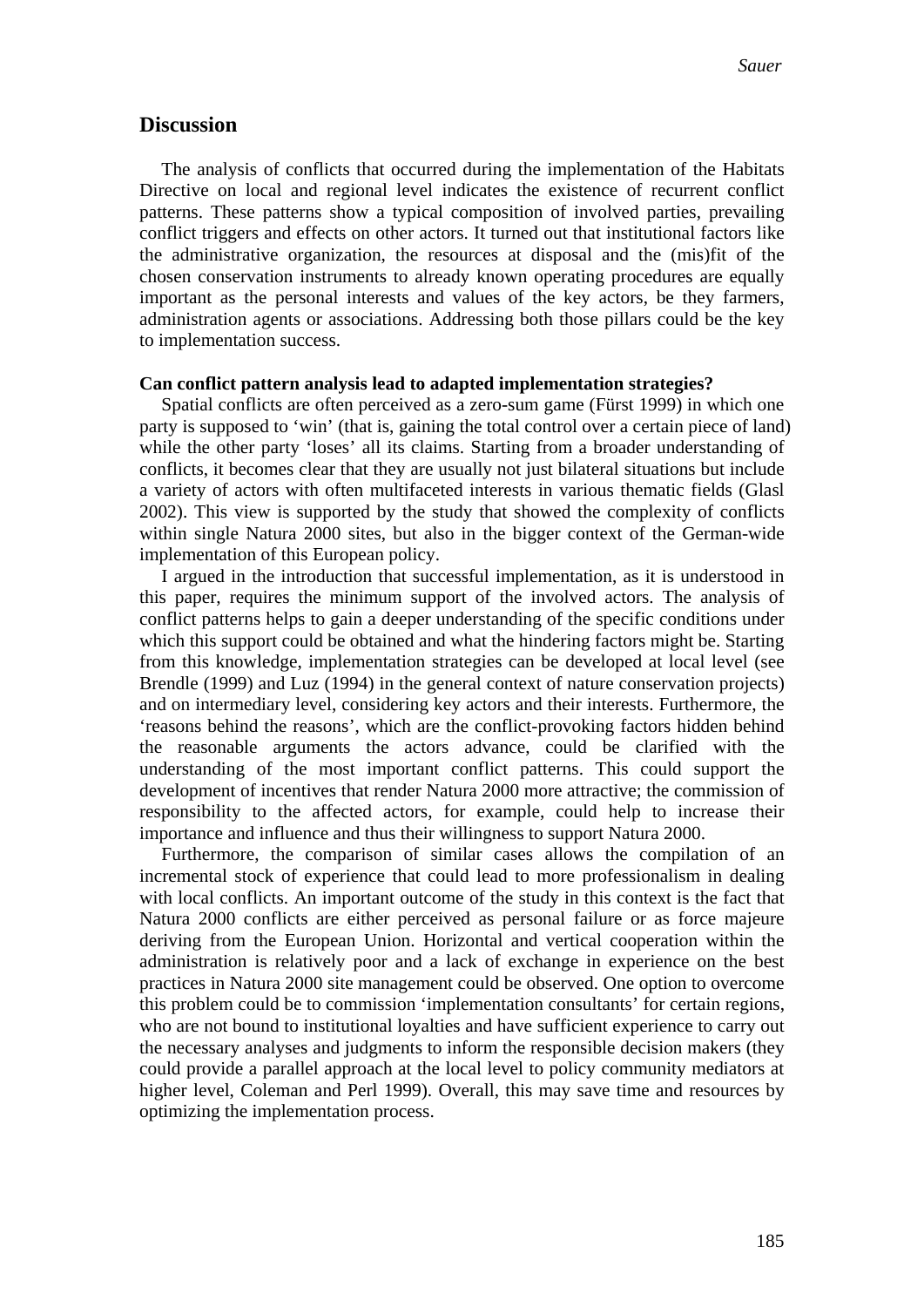## **Methodological considerations and further issues for research**

The empirical foundation of this paper is the analysis of ten qualitative case studies; a limited number in statistical terms, but with sufficient explanatory power for the underlying sample, aiming at Natura 2000 sites in rural areas with no high urban development pressure. Limitations are due to the dynamics of the implementation process, since the case studies cover mainly the termination of the site selection process and the first steps in site management. Hence the results represent the situation as it was at the time of the data-collection period from September 2002 till June 2003. A repetition of the study and a transfer to other European policy requirements, for example deriving from the Water Framework Directive, would be helpful to promote the further development of an implementation theory that integrates structural-institutional and actor-centred views on implementing (spatial) European policy.

The analysis of conflicts, as one important facet of understanding spatial implementation processes, would benefit from the integration of various disciplines. Organizational sociologists, psychologists, political scientists, planners and other disciplines working on the human-spatial interface are dealing directly or indirectly with conflicts as explanatory concept, but using different theories and models to approach this topic (Bonacker 2002). Cooperation between these disciplines could be fruitful to encompass the complexity of conflicts that derives from the actor types and their differing ideologies and epistemic backgrounds, the conflict object in consideration and the specific context parameters (political, societal or physical). The development of a common framework on conflicts in the context of competing landuse forms could help to provide a common terminology and understanding of central categories and hence enable further incremental knowledge gaining on this topic, be it in integrated study designs or in independent parallel research on the same topic (Tress, Tress and Fry 2005).

Actor-centred views in implementation theory will become more and more important (O'Toole 2000; Barrett 2004) as 'participation' has reached a prominent position on the political agenda. Current policies often prescribe participation in the hope to render implementation more efficient. However, the implementation of Natura 2000 showed that conflict prevention requires more than formal hearings without feedback possibilities. Hence, further research on the role of participation and conflicts in the implementation of regulatory policies is needed and could help to increase the efficiency and success of European public policies in the long run.

# **Acknowledgements**

I thank the Federal Agency of Nature Conservation (BfN) for the financial support of the study (FKZ 80181040), as well as the HWP programme II allowing me to complete my PhD thesis with a grant. I am also thankful to my colleagues and supervisors Michael Suda, Ulrike Weiland and Frieder Luz, for the continuous stimulation of my work. Further I thank David Miller, Bärbel Tress and Gunther Tress for their very helpful comments on the paper.

# **References**

Alphandéry, P. and Fortier, A., 2001. Can a territorial policy be based on science alone? The system for creating the Natura 2000 network in France. *Sociologia Ruralis,* 41 (3), 311-328.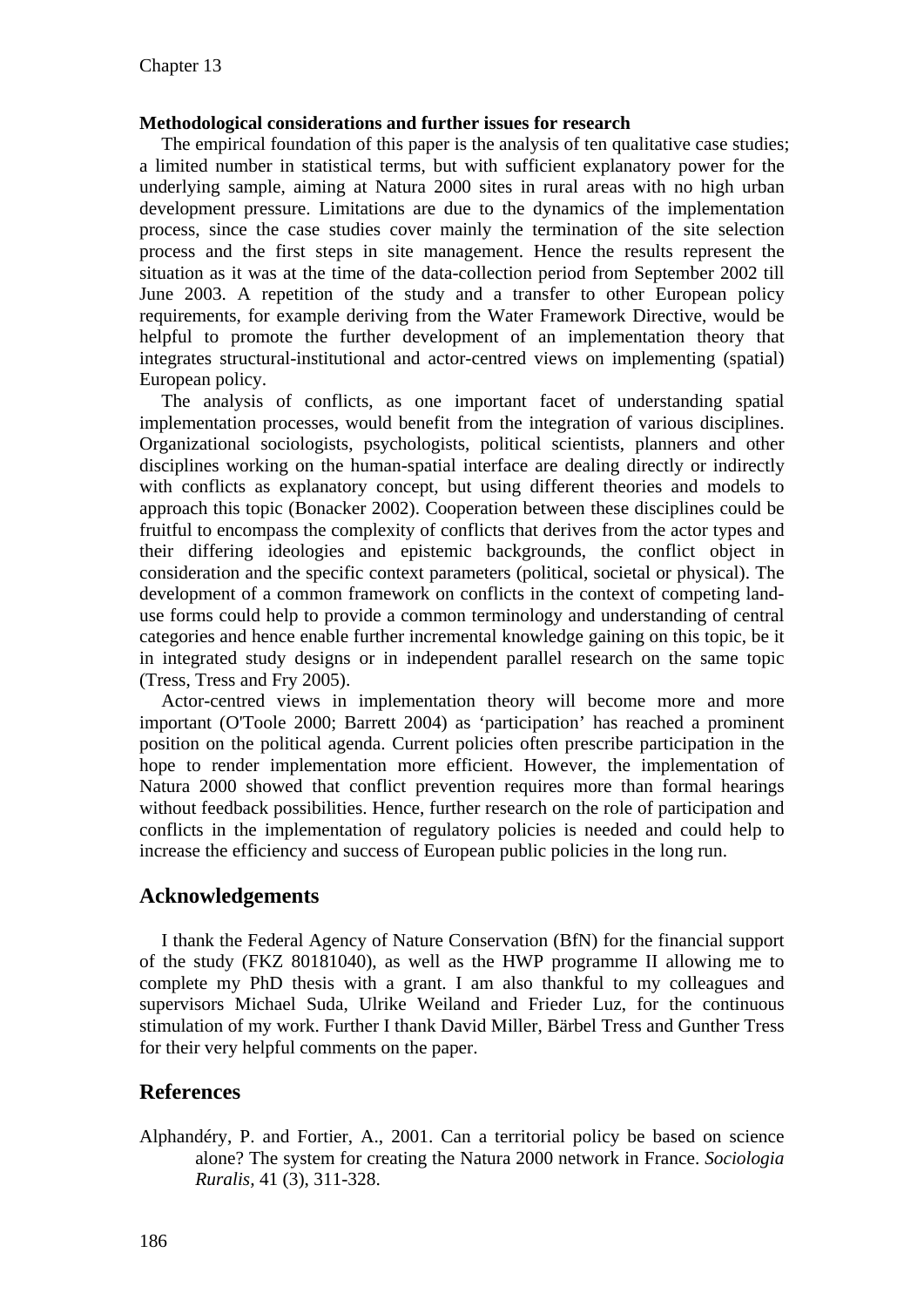- Barrett, S.M., 2004. Implementation studies: time for a revival? Personal reflections on 20 years of implementation studies. *Public Administration,* 82 (2), 249-262.
- Beck, D., 2001. *Sozialpsychologie kollektiver Entscheidungen: ein interaktionsanalytischer Zugang*. Westdeutscher Verlag, Wiesbaden.
- Berkel, K., 2002. *Konflikttraining: Konflikte verstehen, analysieren, bewältigen*. 7th edn. Sauer, Heidelberg.
- Blab, J., 2002. Stellenwert und Rolle von Naturschutzgebieten in Deutschland. *Natur und Landschaft,* 77 (8), 333-339.
- Böcher, M. and Krott, M., 2002. Vom Konsens zur politischen Umsetzung: wann verlaufen naturschutzpolitische Konsensprozesse erfolgreich? *Natur und Landschaft,* 77 (3), 105-109.
- Bonacker, T., 2002. *Sozialwissenschaftliche Konflikttheorien: eine Einführung*. 2nd edn. Leske+Budrich, Opladen.
- Börzel, T., 2003. *Environmental leaders and laggards in europe: why there is (not) a southern problem*. Ashgate, Aldershot. Ashgate Studies in Environmental Policy & Practice.
- Brendle, U., 1999. *Musterlösungen im Naturschutz: politische Bausteine für erfolgreiches Handeln*. Landwirtschaftsverlag, Münster-Hiltrup.
- Burby, R.J., 2003. Making plans that matter: citizen involvement and government action. *Journal of the American Planning Association,* 69 (1), 33-49.
- Coleman, W.D. and Perl, A., 1999. Internationalized policy environments and policy network analysis. *Political Studies,* XLVII. (4), 691-709.
- Council of the European Communities, 1992. Council Directive 92/43/EEC of 21 May 1992 on the conservation of natural habitats and of wild fauna and flora. *Official Journal of the European Communities,* L 206. [http://europa.eu.int/ eur-lex/lex/LexUriServ/LexUriServ.do?uri=CELEX:31992L0043:EN:HTML]
- EC, 2002. *Commission working document on Natura 2000*. Commission of the European Communities. [http://europa.eu.int/comm/environment/nature/ nature\_conservation/useful\_info/documents\_publications/pdf/faq\_en.pdf]
- EC, 2003. *20th annual report on monitoring the application of community law (2002)*. Commission of the European Communities. [http://europa.eu.int/eur-lex/en/ com/rpt/2003/act0669en03/1.pdf]
- EC, 2004a. *Barometer Natura 2000*. Commission of the European Communities.
- EC, 2004b. *Fifth annual survey on the implementation and enforcement of community environmental law 2003*. Commission of the European Communities. [http://europa.eu.int/comm/environment/law/as03.htm]
- Frömel, S., 2004. Die Rache der Hamster. *Die Zeit* (18). [http://www.zeit.de/2004/18/ Hamster 2frichtig]
- Fürst, D., 1999. Management von Flächennutzungskonflikten in der Bauleitplanung durch Plan-Schlichtungsverfahren? *In:* Friedrichs, J. and Hollaender, K. eds. *Stadtökologische Forschung: Theorie und Anwendung*. Analytica, Berlin, 373- 394.
- Glasl, F., 2002. *Konfliktmanagement: ein Handbuch für Führungskräfte, Beraterinnen und Berater*. 7th edn. Haupt, Bern. Organisationsentwicklung in der Praxis no. 2.
- Heiland, S., 1999. *Voraussetzungen erfolgreichen Naturschutzes: individuelle und gesellschaftliche Bedingungen umweltgerechten Verhaltens, ihre Bedeutungen für den Naturschutz und die Durchsetzbarkeit seiner Ziele*. Ecomed, Landsberg/Lech. Schriftenreihe Angewandter Umweltschutz. [http:// www.ioer.de/PublPDF/heiland\_diss\_voraussetzungenNat.pdf]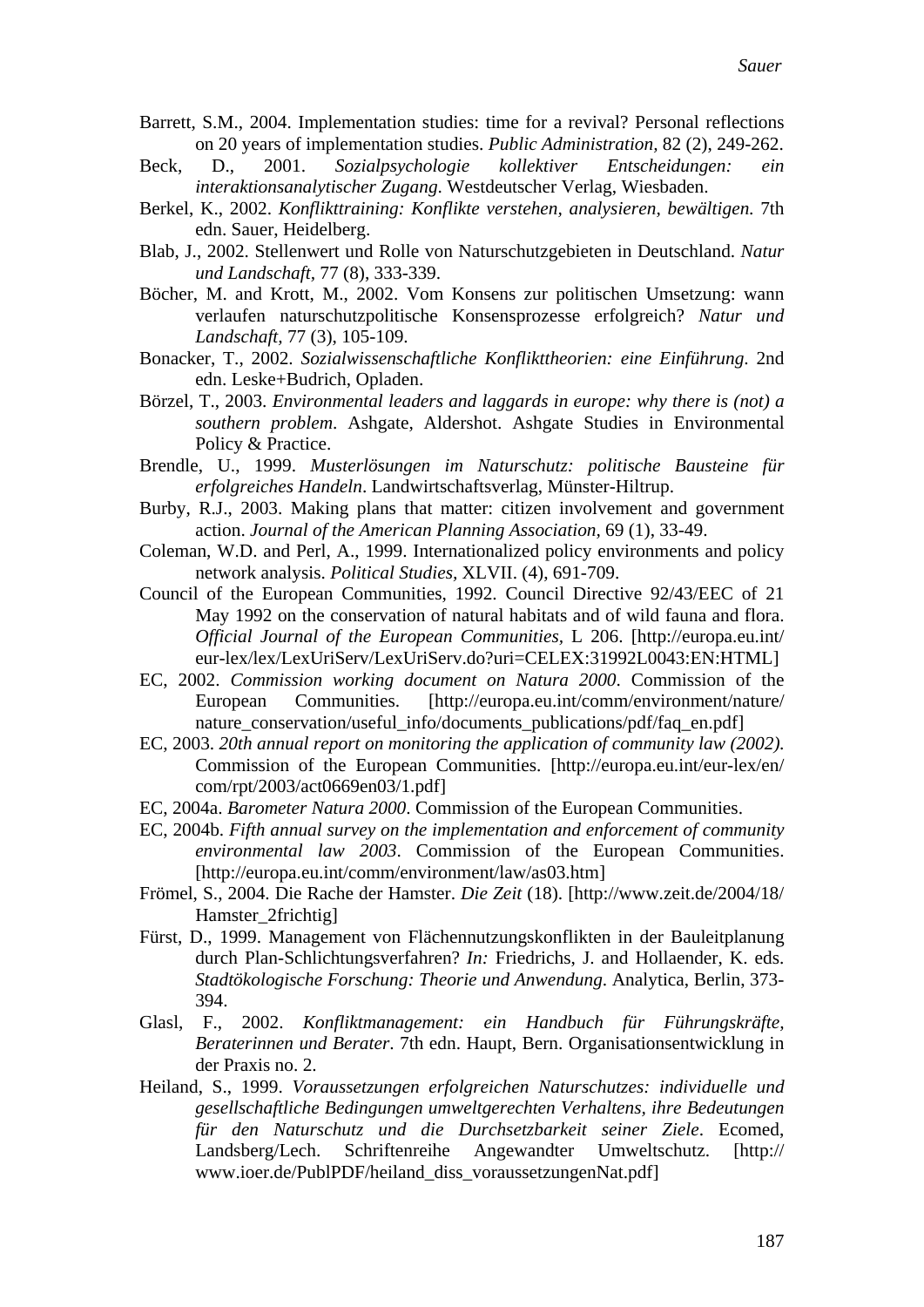- Hiedanpää, J., 2002. European-wide conservation versus local well-being: the reception of the Natura 2000 Reserve Network in Karvia, SW-Finland. *Landscape and Urban Planning,* 61 (2/4), 113-123.
- Hofinger, G., 2001. *Denken über Umwelt und Natur*. Verlagsgruppe Beltz, Weinheim. Psychologie - Forschung - aktuell Band 1.
- Kelle, U. and Kluge, S., 1999. *Vom Einzelfall zum Typus: Fallvergleich und Fallkontrastierung in der qualitativen Sozialforschung*. Leske + Budrich, Opladen.
- Knill, C. and Lenschow, A., 2000. Introduction: new approaches to reach effective implementation: political rhetoric or sound concepts? *In:* Knill, C. and Lenschow, A. eds. *Implementing EU environmental policy: new directions and old problems*. Manchester University Press, Manchester, 3-8.
- Knoepfel, P. and Kissling-Näf, I., 1993. Transformation öffentlicher Politiken durch Verräumlichung: Betrachtungen zum gewandelten Verhältnis zwischen Raum und Politik. *In:* Hèritier, A. ed. *Policy-Analyse: Kritik und Neuorientierung*. Westdeutscher Verlag, Opladen, 267-288.
- Kuckartz, U., 1999. *Computergestützte Analyse qualitativer Daten: eine Einführung in Methoden und Arbeitstechniken*. Westdeutscher Verlag, Opladen.
- Kunz, V., 2002. Die Konflikttheorie der rational choice theory. *In:* Bonacker, T. ed. *Sozialwissenschaftliche Konflikttheorien: eine Einführung*. 2nd edn. Leske+Budrich, Opladen, 426-484.
- Lowi, T.J., 1964. American business, public policy, case-studies, and political theory. *World Politics,* 16 (4), 677-715.
- Lucke, D., 1995. *Akzeptanz: Legitimität in der "Abstimmungsgesellschaft"*. Leske+Budrich, Opladen.
- Luz, F., 1994. *Zur Akzeptanz landschaftsplanerischer Projekte: Determinanten lokaler Akzeptanz und Umsetzbarkeit von landschaftsplanerischen Projekten zur Extensivierung, Biotopvernetzung und anderen Maßnahmen des Naturund Umweltschutzes*. Peter Lang, Frankfurt/Main.
- Mayntz, R. and Scharpf, F., 1995. Der Ansatz des akteurzentrierten Institutionalismus. *In: Gesellschaftliche Selbstregelung und politische Steuerung*. Campus, Frankfurt/Main, 39-72. Schriften des Max-Planck-Instituts für Gesellschaftsforschung, Köln.
- Neumann, H., 1999. Seeschwalben schützen, ohne Bauern zu vernichten. *Top Agrar,* 12, 28-29.
- Niemelä, J., Young, J., Alard, D., et al., in press. Identifying, managing and monitoring conflicts between forest biodiversity conservation and other human interests in Europe. *Forest Policy and Economics*.
- O'Toole, L., 2000. Research on policy implementation: assessment and prospects. *Journal of Public Administration Research and Theory,* 10 (2), 263-288.
- Ostrom, E., 1999. Institutional rational choice: an assessment of the institutional analysis and development framework. *In:* Sabatier, P.A. ed. *Theories of the policy process*. Westview Press, Boulder, 35-71.
- Patzelt, W., 2003. *Einführung in die Politikwissenschaft: Grundriß des Faches und studiumbegleitende Orientierung*. 5th edn. Wissenschaftsverlag Richard Rothe, Passau.
- Rentsch, G., 1988. *Die Akzeptanz eines Schutzgebietes: untersucht am Beispiel der Einstellung der lokalen Bevölkerung zum Nationalpark Bayerischer Wald*. Kallmünz, Lassleben. Münchner geographische Hefte Nr. 57.